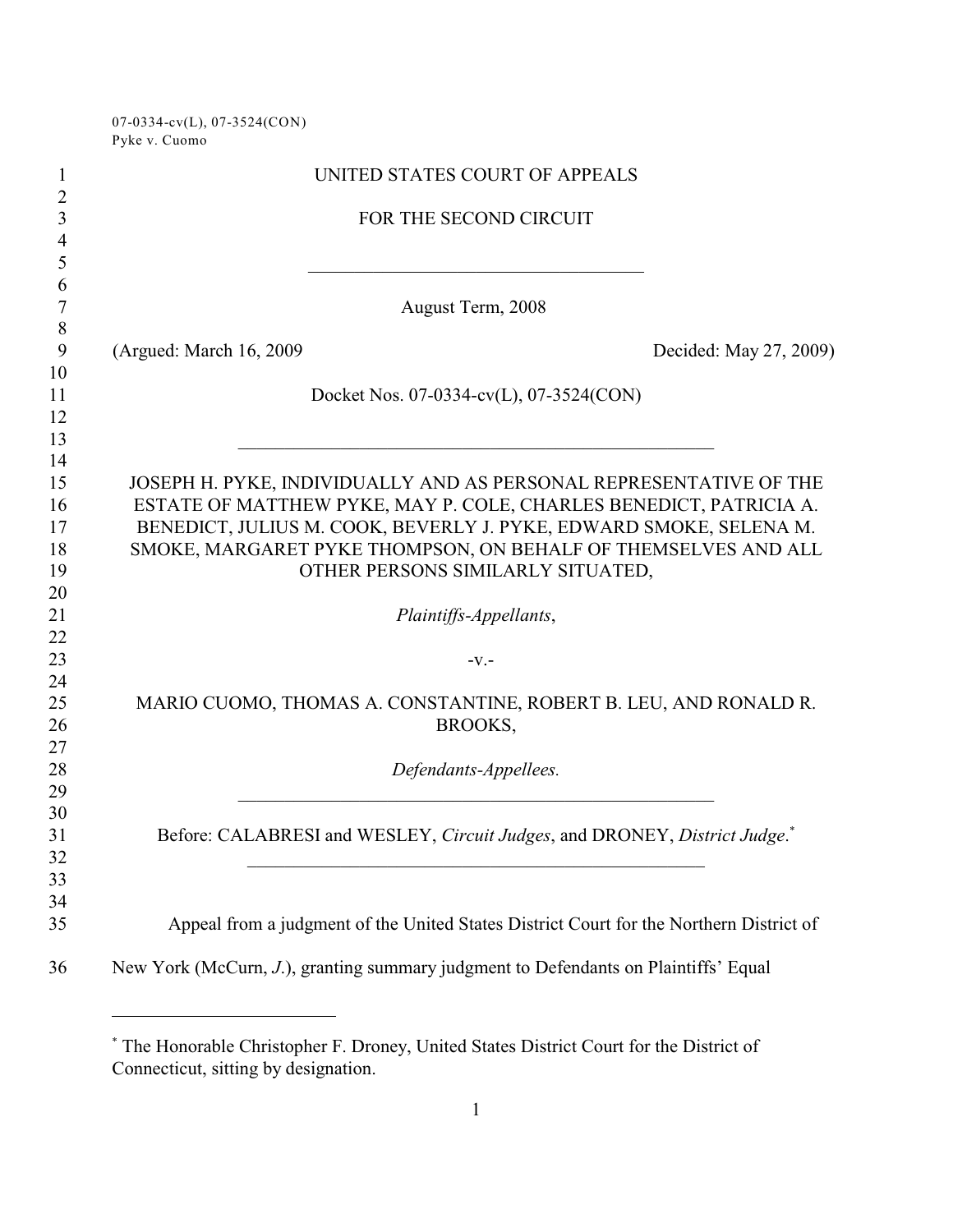Protection claims. We hold that Plaintiffs have shown neither an express racial classification nor racially discriminatory intent and impact in Defendants' response to a period of violent unrest on an Indian reservation. Accordingly, the judgment is AFFIRMED. **\_**\_\_\_\_\_\_\_\_\_\_\_\_\_\_\_\_\_\_\_\_\_\_\_\_ DAVID A. BARRETT (Jeffrey S. Shelly, *on the brief*) Boies,

Schiller & Flexner, LLP, Albany, N.Y., *for Plaintiffs-Appellants*.

 FRANK BRADY, Assistant Solicitor General (Barbara D. Underwood, Solicitor General, and Andrew D. Bing, Deputy Solicitor General, *on the brief*), *for* Andrew M. Cuomo, Attorney General of the State of New York, Albany, N.Y., *for Defendants- Appellees Thomas A. Constantine, Robert B. Leu, and Ronald R. Brooks.*

**Lawrence O. Kamin (Lisa D. Bentley, on the brief)** Wilkie Farr & Gallagher LLP, New York, N.Y., *for Defendant-Appellee Mario Cuomo*.

PER CURIAM:

 This case arises from widespread, violent unrest on a Mohawk Indian reservation in New York in the late 1980s and early 1990s. At issue is the response of certain New York officials to that crisis. Plaintiffs, as representatives of a class, argue that Defendants—all of whom are government officials with some responsibility for the policing of Indian lands—violated Plaintiffs' rights under the Equal Protection Clause through their inadequate and at times harmful response to the unrest on the reservation. Plaintiffs allege that Defendants' actions contributed to millions of dollars in property damage and the deaths of two young Mohawks. 28 The case came before our Court once before, resulting in a short opinion which vacated

\_\_\_\_\_\_\_\_\_\_\_\_\_\_\_\_\_\_\_\_\_\_\_\_\_\_

the district court's grant of summary judgment for Defendants and remanded for application of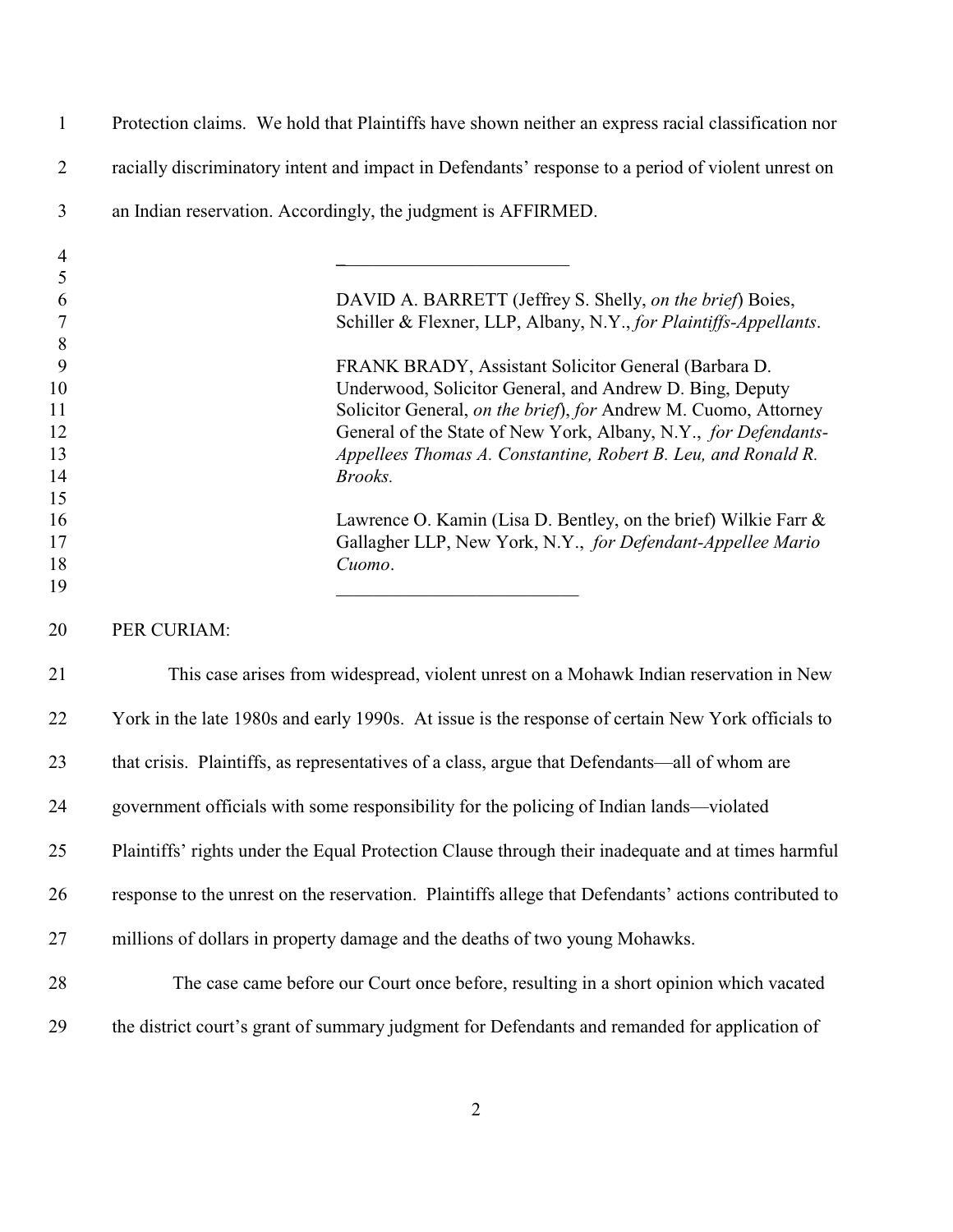| $\mathbf{1}$     | the proper Equal Protection standard. See Pyke v. Cuomo, 258 F.3d 107 (2d Cir. 2001) ("Pyke         |
|------------------|-----------------------------------------------------------------------------------------------------|
| $\overline{2}$   | I"). On remand, the United States District Court for the Northern District of New York              |
| 3                | (McCurn, J.) again granted summary judgment for Defendants, finding that their actions did not      |
| $\overline{4}$   | amount to an Equal Protection violation and that the officials were entitled to qualified           |
| 5                | immunity. Plaintiffs appeal from this judgment and the District Court's subsequent denial of        |
| 6                | Plaintiffs' Rule 60(b) motion based on newly-discovered evidence. <sup>1</sup> They argue: (a) that |
| $\boldsymbol{7}$ | disputed issues of material fact preclude summary judgment on their claims of express racial        |
| $8\,$            | classification (what Plaintiffs call their "strict scrutiny" argument), (b) that disputed issues of |
| 9                | material fact regarding discriminatory impact and intent preclude summary judgment even on          |
| 10               | rational basis review, and (c) that qualified immunity is inappropriate. We assume the parties'     |
| 11               | familiarity with the basic facts, which are briefly recounted in our first opinion. See Pyke I, 258 |
| 12               | F.3d at 108.                                                                                        |
| 13               | We review a grant of summary judgment <i>de novo</i> , examining the facts in the light most        |
| 14               | favorable to the non-moving party and resolving all factual ambiguities in that party's favor.      |
| 15               | Cioffi v. Averill Park Cent. Sch. Dist. Bd. of Ed., 444 F.3d 158, 162 (2d Cir. 2006). Summary       |
| 16               | judgment is appropriate only if there is no genuine issue of material fact and the moving party is  |
| 17               | entitled to judgment as a matter of law. Anderson v. Liberty Lobby, Inc., 477 U.S. 242, 247-48      |
| 18               | (1986).                                                                                             |

<sup>&</sup>lt;sup>1</sup> Plaintiffs' appeal from the denial of the Rule  $60(b)$  motion was docketed as 07-3524-cv and consolidated with the lead appeal.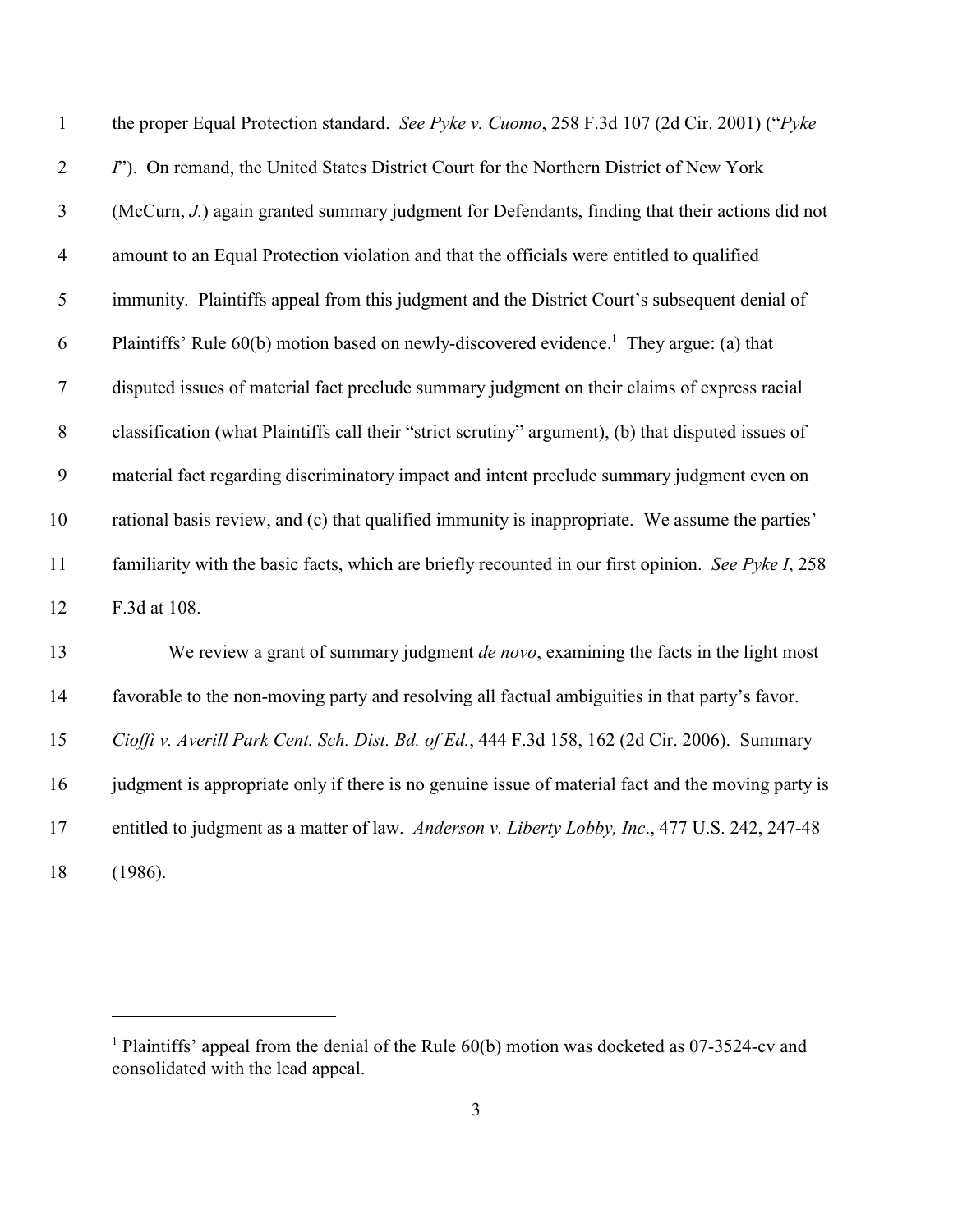| $\mathbf{1}$                                                                        | There are many ways for a plaintiff to plead intentional discrimination in violation of the                                                                                                                                                                                                                                                                                                                                           |
|-------------------------------------------------------------------------------------|---------------------------------------------------------------------------------------------------------------------------------------------------------------------------------------------------------------------------------------------------------------------------------------------------------------------------------------------------------------------------------------------------------------------------------------|
| $\mathbf{2}$                                                                        | Equal Protection Clause. <i>Brown v. Oneonta</i> , 221 F.3d 329, 337 (2d Cir. 2000). When the instant                                                                                                                                                                                                                                                                                                                                 |
| $\mathfrak{Z}$                                                                      | case was before us in <i>Pyke I</i> , we identified three common methods:                                                                                                                                                                                                                                                                                                                                                             |
| $\overline{\mathcal{A}}$<br>5<br>$\sqrt{6}$<br>$\boldsymbol{7}$<br>$8\,$<br>9<br>10 | [A] plaintiff seeking to establish a violation of equal protection by<br>intentional discrimination may proceed in "several ways," including by<br>pointing to a law that expressly classifies on the basis of race, a facially<br>neutral law or policy that has been applied in an unlawfully discriminatory<br>manner, or a facially neutral policy that has an adverse effect and that was<br>motivated by discriminatory animus. |
| 11                                                                                  | 258 F.3d at 110. We noted that "[t]he present complaint sufficiently alleged each of the last two                                                                                                                                                                                                                                                                                                                                     |
| 12                                                                                  | theories, as it charged the discriminatory withholding of police protection because the plaintiffs                                                                                                                                                                                                                                                                                                                                    |
| 13                                                                                  | were Native American." <i>Id.</i> In the current appeal, it seems that Plaintiffs are attempting to                                                                                                                                                                                                                                                                                                                                   |
| 14                                                                                  | establish a violation of equal protection by pointing to two of these theories, albeit not the same                                                                                                                                                                                                                                                                                                                                   |
| 15                                                                                  | two we said in <i>Pyke I</i> were "sufficiently alleged" in the initial complaint. First, Plaintiffs assert                                                                                                                                                                                                                                                                                                                           |
| 16                                                                                  | the existence of an express classification, which was the only one of three themes mentioned in                                                                                                                                                                                                                                                                                                                                       |
| 17                                                                                  | <i>Pyke I</i> that we did not say Plaintiffs had properly pled in their original complaint. <sup>2</sup> Second,                                                                                                                                                                                                                                                                                                                      |
| 18                                                                                  | Plaintiffs attempt to show that Defendants' actions—even if they did not amount to an express                                                                                                                                                                                                                                                                                                                                         |
| 19                                                                                  | classification—had a discriminatory impact and were motivated by discriminatory intent. We                                                                                                                                                                                                                                                                                                                                            |
| 20                                                                                  | consider each of these arguments in turn.                                                                                                                                                                                                                                                                                                                                                                                             |
| 21                                                                                  | Under the Equal Protection Clause, certain "suspect" classifications are subject to strict                                                                                                                                                                                                                                                                                                                                            |
| 22                                                                                  | judicial scrutiny. These include classifications based on race. Loving v. Virginia, 388 U.S. 1, 11                                                                                                                                                                                                                                                                                                                                    |
| 23                                                                                  | (1967); see also Johnson v. California, 543 U.S. 499, 505 (2005) (holding that "all racial                                                                                                                                                                                                                                                                                                                                            |

 $<sup>2</sup>$  Nevertheless, we assume that this argument is properly before us, notwithstanding the fact that</sup> (a) it was not specifically raised in Plaintiffs' initial complaint, and (b) that the complaint was not amended.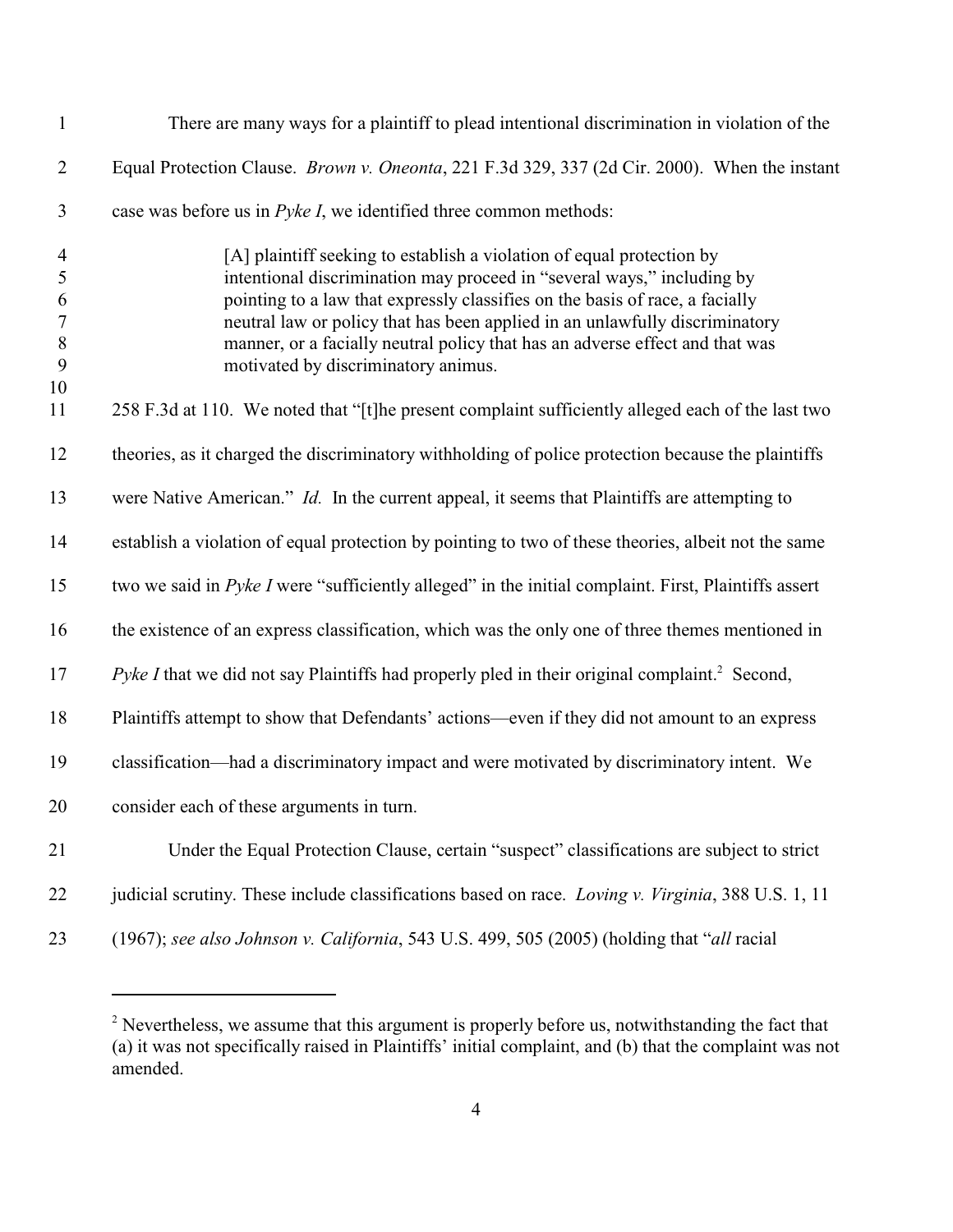| $\mathbf{1}$     | classification" imposed by government "must be analyzed by a reviewing court under strict             |
|------------------|-------------------------------------------------------------------------------------------------------|
| $\overline{2}$   | scrutiny"). In order to satisfy strict scrutiny, a classification must further a compelling state     |
| $\mathfrak{Z}$   | interest and be narrowly tailored to accomplish the purpose. Shaw v. Hunt, 517 U.S. 899, 908          |
| $\overline{4}$   | $(1996)^3$                                                                                            |
| 5                | Plaintiffs point to three particular policies which they say involve express racial                   |
| 6                | classification: (1) Defendants' decision, at various times, to set up roadblocks at the edge of the   |
| $\boldsymbol{7}$ | reservation either to stop non-residents from entering the reservation or else to give them           |
| 8                | information about the ongoing strife; (2) Defendants' policy of informing the "Warrior"               |
| 9                | Society"—which Plaintiffs describe as a heavily armed Mohawk organization responsible for             |
| 10               | criminal violence on the reservation, Pyke I, 258 F.3d at 108—whenever police entered the             |
| 11               | reservation; and (3) the ceasing of regular patrols inside the reservation. Before undertaking to     |
| 12               | evaluate these actions through the lens of strict scrutiny, we must determine whether they amount     |
| 13               | to express racial classification at all. We do not think that they do.                                |
| 14               | First, absent some greater showing of an intent to classify based on race, the roadblocks             |
| 15               | policy is saved by the fact that it was aimed at an area, not a racial class. Defendants have         |
| 16               | explained that they were attempting to respect the sovereignty of the reservation, and only set up    |
| 17               | border checkpoints to keep out non-residents, not non-Native Americans. That is, Defendants           |
| 18               | believed, with sufficient reason, that there was a serious potential for violence on the reservation. |

<sup>&</sup>lt;sup>3</sup> This heightened scrutiny may apply somewhat differently when Congress intends to benefit Indians as a political class. *See Morton v. Mancari*, 417 U.S. 535, 555 (1974) ("On numerous occasions th[e Supreme] Court specifically has upheld legislation that singles out Indians for particular and special treatment. . . . As long as the special treatment can be tied rationally to the fulfillment of Congress' unique obligation toward the Indians, such legislative judgments will not be disturbed.").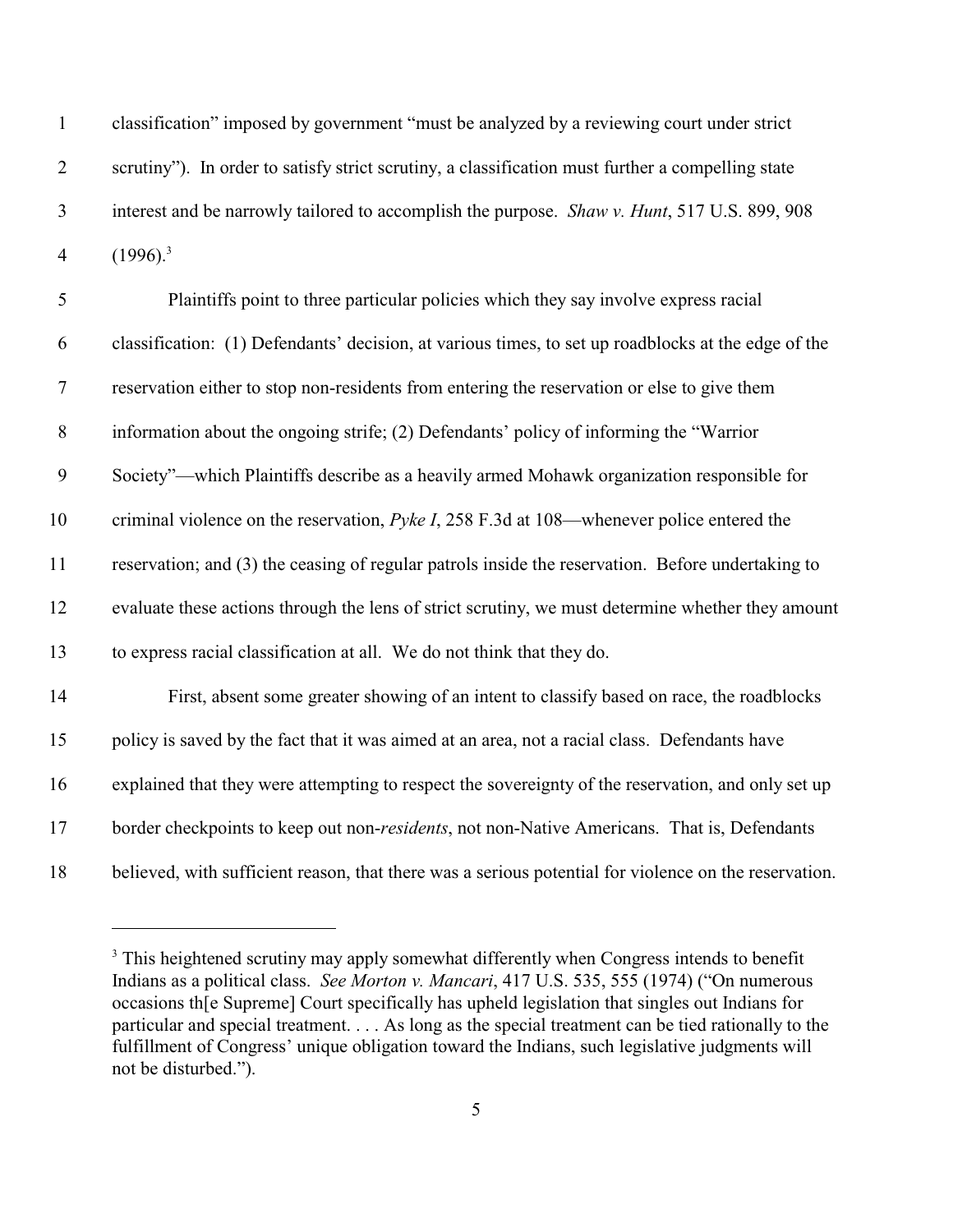| $\mathbf{1}$     | Limiting access to that risky geographic area—or at least informing visitors about the risk—is no       |
|------------------|---------------------------------------------------------------------------------------------------------|
| $\mathbf{2}$     | different in kind than imposing a curfew, or cordoning off a crime scene, or limiting access to an      |
| $\mathfrak{Z}$   | urban area during a period of riots. Of course, one might legitimately question the duration and        |
| $\overline{4}$   | scope of the roadblocks, but the question of whether or not the roadblocks were narrowly tailored       |
| 5                | to further the government's compelling interest is, at this stage, the wrong inquiry. One must          |
| 6                | first show the existence of a racial classification, before one scrutinizes it strictly and asks for    |
| $\overline{7}$   | narrow tailoring. The duration and reasonableness of the roadblocks cannot by themselves                |
| $8\,$            | answer that first question, unless, for example, the roadblocks were so onerous that they could         |
| $\boldsymbol{9}$ | only be explained as a result of racial classification or racial animus. That is not the case here.     |
| 10               | Of course, the complicating factor here is that geography and race are inevitably                       |
| 11               | intertwined on a Native American reservation. The same may be true of other geographic areas            |
| 12               | where history and development have operated to create concentrations of the kinds of social             |
| 13               | groups (especially racial minorities) whose direct classification, under the Equal Protection           |
| 14               | Clause, is constitutionally suspect. In such areas, seemingly neutral geographic distinctions may       |
| 15               | in fact be being used as insidious proxies for suspect racial classifications. See, e.g., United        |
| 16               | States v. Bishop, 959 F.2d 820, 825-26 (9th Cir. 1992) (finding that peremptory challenge based         |
| 17               | upon residency in Compton, a predominately black neighborhood, "reflected and conveyed                  |
| 18               | deeply ingrained and pernicious stereotypes" about African-Americans). But in this particular           |
| 19               | case, Plaintiffs have not produced sufficient evidence to raise a material issue on whether the         |
| 20               | roadblocks were anything other than an effort—misguided or not—to contain and limit the                 |
| 21               | impact of the violence on a geographic area. Accordingly, the policy is not by itself an <i>express</i> |
| 22               | racial classification and is not subject to strict scrutiny on those grounds.                           |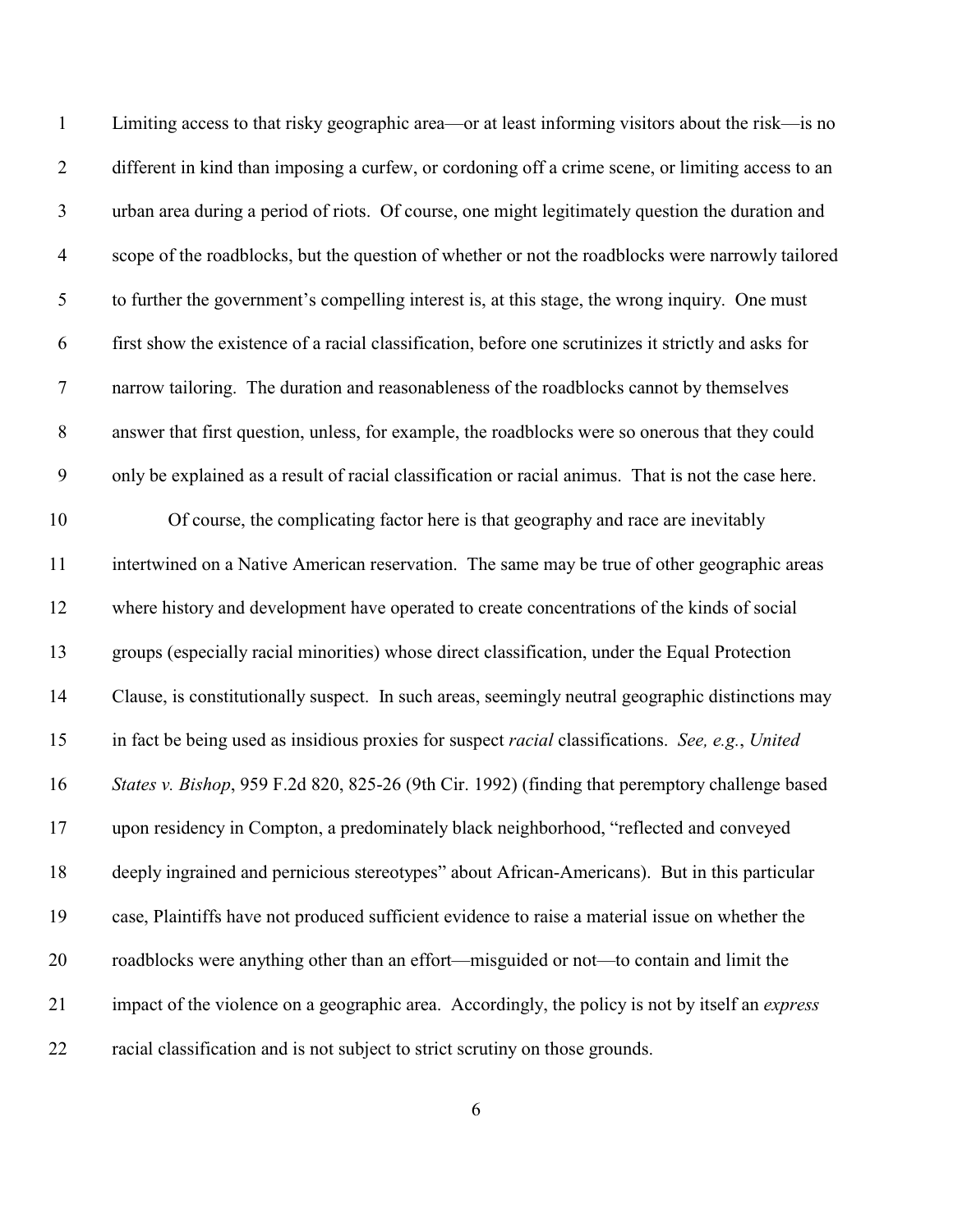| $\mathbf{1}$   | Similarly, Defendants' decision to notify the Warrior Society before entering the                  |
|----------------|----------------------------------------------------------------------------------------------------|
| $\overline{2}$ | reservation in response to police calls was not an express racial classification. Viewed most      |
| $\mathfrak{Z}$ | favorably, the policy was simply a way for the police to avoid a potentially violent standoff with |
| $\overline{4}$ | the Warriors, and perhaps even to show respect for the sovereignty of the Mohawks. Viewed at       |
| 5              | its worst, it was horribly misguided policing that effectively meant caving in to the demands of a |
| 6              | criminal organization and ceding to it control over the protection of thousands of Mohawks. But    |
| $\tau$         | even on this most negative reading, the notification policy was not an express racial              |
| $8\,$          | classification.                                                                                    |
| 9              | For essentially the same reasons as apply to the roadblocks and notification                       |
| 10             | procedure—and with the same caveats— the suspension of patrols on the reservation was also         |
| 11             | not an express racial classification.                                                              |
| 12             | Having failed to show an express racial classification, Plaintiffs could nonetheless prevail       |
| 13             | on their Equal Protection claims if they could demonstrate that Defendants' actions were           |
| 14             | "motivated by discriminatory animus and [their] application results in a discriminatory effect."   |
| 15             | Jana-Rock Constr., Inc. v. New York State Dep't of Econ. Dev., 438 F.3d 195, 204 (2d Cir. 2006)    |
| 16             | (quoting Yick Wo v. Hopkins, 118 U.S. 356, 373-74 (1886). "Plaintiffs challenging such facially    |
| 17             | neutral laws on equal protection grounds bear the burden of making out 'a prima facie case of      |
| 18             | discriminatory purpose." Jana-Rock, 438 F.3d at 204 (quoting Washington v. Davis, 426 U.S.         |
| 19             | 229, 241 (1976).                                                                                   |
| 20             | Assuming without deciding that Plaintiffs have shown the existence of a discriminatory             |
| 21             | impact, they have nonetheless failed to proffer enough evidence of discriminatory intent to        |
| 22             | survive summary judgment. We have carefully considered the testimonial and documentary             |